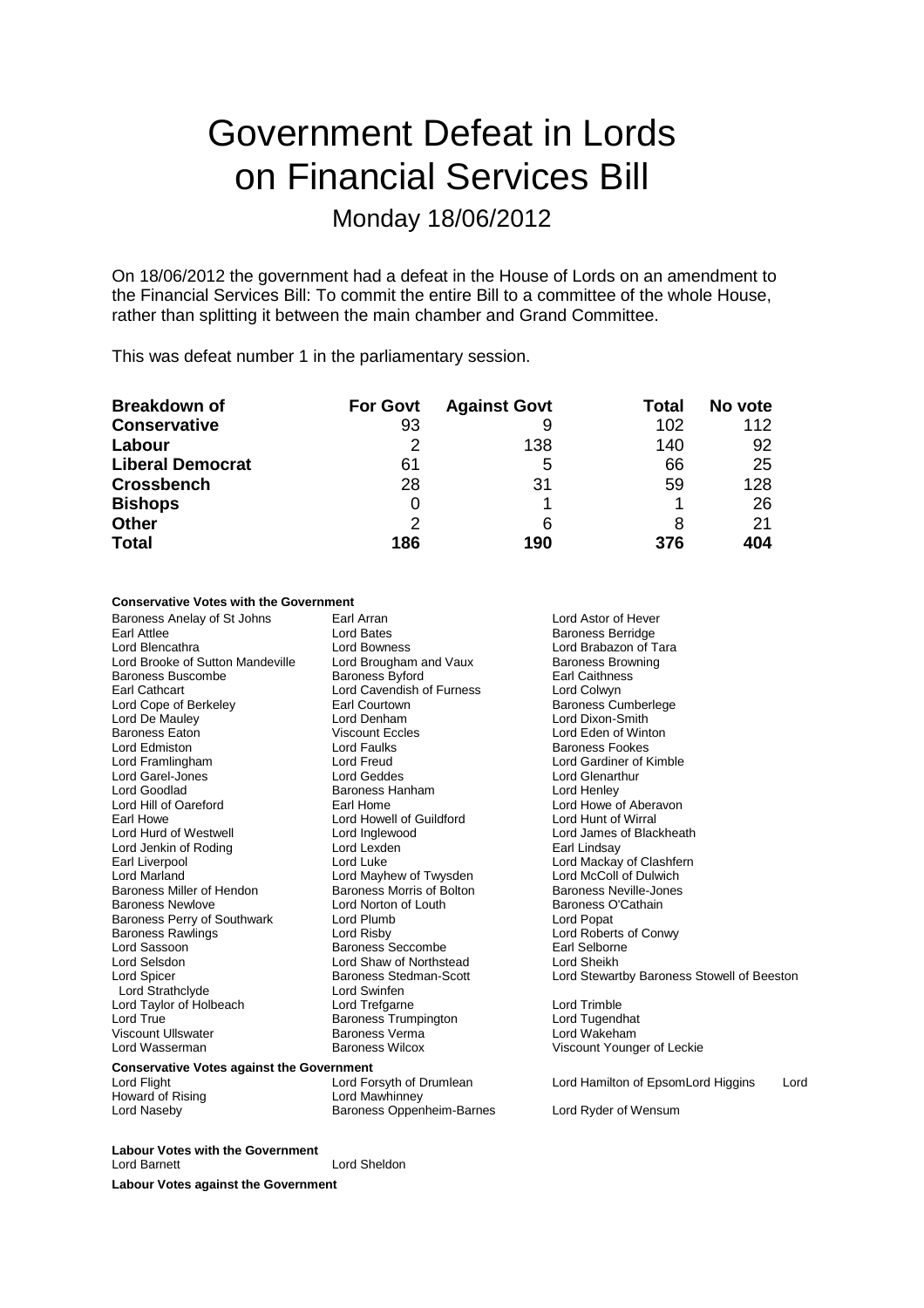Lord Adonis Lord Ahmed Lord Anderson of Swansea Baroness Andrews **Baroness Armstrong of Hill Top** Lord Bach<br>Baroness Bakewell **Bach Lord Bassam of Brighton** Lord Berkeley Baroness Bakewell **Example 2 Lord Bassam of Brighton** Cord Berkeley<br>
Lord Bilston **Baroness Backstone** Baroness Blood<br>
Baroness Blood Lord Bilston Baroness Blackstone<br>
Lord Borrie Baroness Blackstone<br>
Lord Bragg Lord Borrie Lord Bragg Lord Brooke of Alverthorpe Lord Brookman Lord Brookman Lord Browne Lord Campbell-Savours<br>
Lord Christopher Lord Clark of Windermere Lord Clarke of Hampstead Lord Christopher **Lord Clark of Windermere** Lord Clarke of Hampster Clarke of Hampstead Lord Clarke of Hampstead Clarke of Hampstead Lord Collins of Highbury **Collins Clarke Containers** Conston Lord Clinton-Davis **Lord Collins of Highbury**<br>
Lord Davies of Coity<br>
Lord Davies of Stamford Lord Desai Lord Donoughue<br>
Lord Dubs<br>
Lord Elder Lord Dubs<br>
Lord Evans of Temple Guiting Lord Elder<br>
Lord Evans of Temple Guiting Baroness Farrington of Ribbleton Lord Faulkner of Worcester Lord Evans of Temple Guiting Baroness Farrington of Ribbleton<br>Lord Foulkes of Cumnock Baroness Gale Lord Foulkes of Cumnock **Baroness Gale** Baroness Gale Baroness Gibson of Market Rasen<br>
Baroness Gould of Potternewton<br>
Lord Gordon of Strathblane Baroness Gould of Potternewton Lord Graham of Edmonton Lord Grenfell<br>
Lord Grocott Corol Burry Port Burry Port Burry Port Burry Port Burry Port Burry Port Burry Port Burry Port Burry Port Burry Port Burry Port Burry Port Burry Port Burry Port Burry Port Lord Grocott Viscount Hanworth Lord Harris of Haringey Lord Harrison **Lord Hart of Chilton**<br>
Lord Haworth **Lord Hart Communist Communist Communist** Baroness Hayter of Kentish Town Lord Haworth Baroness Hayter of Kentish Town Baroness Healy of Primrose Hill Lord Hollick Baroness Hollis of Heigham<br>
Lord Howells of Troon<br>
Lord Hoyle Lord Howie of Troon Lord Hoyle Lord Hoyle Lord Hughes of Woodside<br>
Lord Hughes of Woodside Lord Irvine of Lairg<br>
Lord Janner of Braunstone Lord Hunt of Kings Heath **Lord Irvine of Lairg** Lord Janner of Braunstone<br>
Baroness Jay of Paddington Baroness Jones of Whitchurch Lord Jones Baroness Jay of Paddington Baroness Jones of Whitchurch Lord Jones<br>
Lord Jordan **Baroness Kennedy of The Shaws** Lord Kennedy of Southwark Lord King of West Bromwich<br>Lord Kinnock Baroness King of Bow Baroness King<br>Lord Kinnock Baroness Kinnock of Holyhead Lord Layard Lord Kinnock **Baroness Kinnock of Holyhead** Lord Layard<br>
Lord Lea of Crondall **Baroness Liddell of Coatdyke** Lord Liddle Lord Lea of Crondall Baroness Liddell of Coatdyke<br>
Lord Lipsev<br>
Lord Macdonald of Tradeston Baroness Massey of Darwen Lord Maxton Lord McAvoy Lord McConnell of Glenscorrodale Baroness McDonagh Cord McFall Cord McFall Cord Michell<br>Baroness McIntosh of Hudnall Lord McKenzie of Luton Cord Mitchell Baroness McIntosh of Hudnall Lord McKenzie of Luton Lord Mitchell<br>Lord Monks Caroness Morgan of Ely Lord Morgan Lord Morris of Manchester Lord Myners Cord Parekh Lord Parekh<br>
Lord Patel of Bradford Lord Patel of Blackburn Lord Pendry Lord Patel of Bradford Lord Patel of Blackburn<br>
Baroness Pitkeathley Lord Plant of Highfield Baroness Pitkeathley **Lord Plant of Highfield** Lord Ponsonby of Shulbrede Baroness Prosser **Consoling Baroness Community**<br>Baroness Prosser **Baroness Quin** Baroness Ramsay of Cartvale Baroness Prosser **Baroness American** Baroness Quin Baroness Ramsay of Cartvale<br>
Baroness Rendell of Babergh Lord Richard<br>
Lord Richard Lord Reid of Cardowan **Baroness Rendell of Babergh** Lord Richard<br>
Lord Rosser **Baroness Royall of Blaisdon** Lord Sawyer Baroness Scotland of Asthal Baroness Sherlock Controller Scotland Scotland Sherlock Controller Sherlock Controller<br>Baroness Smith of Basildon Controller Controller Controller Sherlock Controller Controller Controller Contr Baroness Smith of Basildon<br>
Lord Stevenson of Balmacara<br>
Lord Stone of Blackheath Baroness Taylor of Bolton Lord Taylor of Blackburn Baroness Thorness Thorness Thorness Thorness Thorness Thorn<br>
Lord Touhig Lord Tunnicliffe Lord Touhig Lord Tunnicliffe<br>
Baroness Turner of Camden Baroness Uddin Baroness Wall of New Barnet Baroness Turner of Camden Baroness Uddin Baroness Wall of New Baroness Wall of New Baroness Wall of New Baroness Wheeler Lord Warner<br>
Baroness Whitaker<br>
Lord Williams of Elvel<br>
Lord Williams of Elvel Baroness Whitaker **Lord Williams of Elvel** Lord Wills<br>
Lord Winston **Lord Wills Lord Wood of Anfield** Lord Youn

Lord Gordon of Strathblane Baroness Gould of Potternewton<br>
Lord Grenfell<br>
Lord Griffiths of Burry Port Baroness Kennedy of The Shaws Lord Kennedy of Sc<br>Baroness King of Bow Baroness Kingsmill Lord Macdonald of Tradeston Lord Mackenzie of Framwellgate<br>
Lord Maxton Lord McAvoy Earoness Morgan of Ely **Lord Morgan Lord Morgan**<br>Lord Myners **Lord Parekh** Baroness Royall of Blaisdon Lord Sawyer<br>
Baroness Sherlock Corp Viscount Simon

#### **Liberal Democrat Votes with the Government**

Baroness Barker Baroness Benjamin<br>Baroness Brinton Baroness Brad Brad Bradshaw Baroness Brinton Lord Chidgey Lord Clement-Jones Lord Dholakia **Baroness Doocey** Baroness Halkner of Margravine<br>
Lord Fearn **Baroness Garden of Frognal** Lord German Lord Fearn **Example 2** Exercise Garden of Frognal Lord German<br>
Lord Goodhart **Baroness Hamwee** Lord Hussain Lord Goodhart **Baroness Hamwee**<br>
Baroness Hussein-Ece **Baroness** Jolly Lord Kirkwood of Kirkhope **Baroness Kramer** Lord Lester of Herne Hill<br>Baroness Linklater of Butterstone Lord Loomba **Lord Lord Maclennan of Rogart** Baroness Linklater of Butterstone Lord Loomba Lord Durennes Lord Maclenn<br>Baroness Maddock Lord Marks of Henley-on-Thames Lord McNally Baroness Maddock Lord Marks of Henley-on-Thames<br>
Lord Newby<br>
Lord Newby Lord Newby **Baroness Northover** Lord Palmer of Childs Hill<br>Baroness Northover Lord Palmer of Childs Hill<br>Baroness Parminter Lord Phillips of Sudbury **Baroness Randerson** Lord Razzall Lord Redesdale Lord Roberts of Llandudno Baroness Sharp of Guildford Lord Shipley Cord Shout of Lord Shutt of Lord Shutt of Lord Shout Cord Shout Cord Shout Lord Taverne Lord Stoneham of Droxford Lord Strasburger Lord Taverne Lord Taylor of Goss Moor Lord Teverson<br>
Baroness Thomas of Winchester Baroness Thomas of Walliswood Lord Tope Baroness Thomas of Winchester Baroness Thomas of Walliswood<br>
Lord Tordoff Baroness Tyler of Enfield Lord Tordoff **Baroness Tyler of Enfield** Lord Wallace of Tankerness<br>
Lord Wallace of Saltaire **Lord Wallace of Saltaire** Baroness Walmsley **Baroness Wallace of Crosby** Lord Willis of Knaresborough

**Liberal Democrat Votes against the Government**

Lord Dykes **Earl Glasgow** Earl Glasgow Lord Lee of Trafford Earl Olympic Lord Lee of Trafford Baroness Nicholson of Winterbourne Lord Smith of Clifton Baroness Nicholson of Winterbourne

Lord Addington Lord Alderdice Lord Avebury Baroness Jolly **Communist Communist Communist Communist Communist Communist Communist Communist Communist Communist Communist Communist Communist Communist Communist Communist Communist Communist Communist Communist Commun** Lord Phillips of Sudbury<br>Lord Redesdale Baroness Scott of Needham Market Lord Sharkey<br>Lord Shutt of Greetland

Lord Davies of Coity<br>
Lord Davies of Coity<br>
Lord Donoughue Baroness Drake<br>
Baroness Drake<br>
Baroness Drake Lord Stone of Blackheath Baroness Symons of Vernham Dean<br>
Lord Taylor of Blackburn Baroness Thornton Lord Young of Norwood Green

Baroness Williams of Crosby